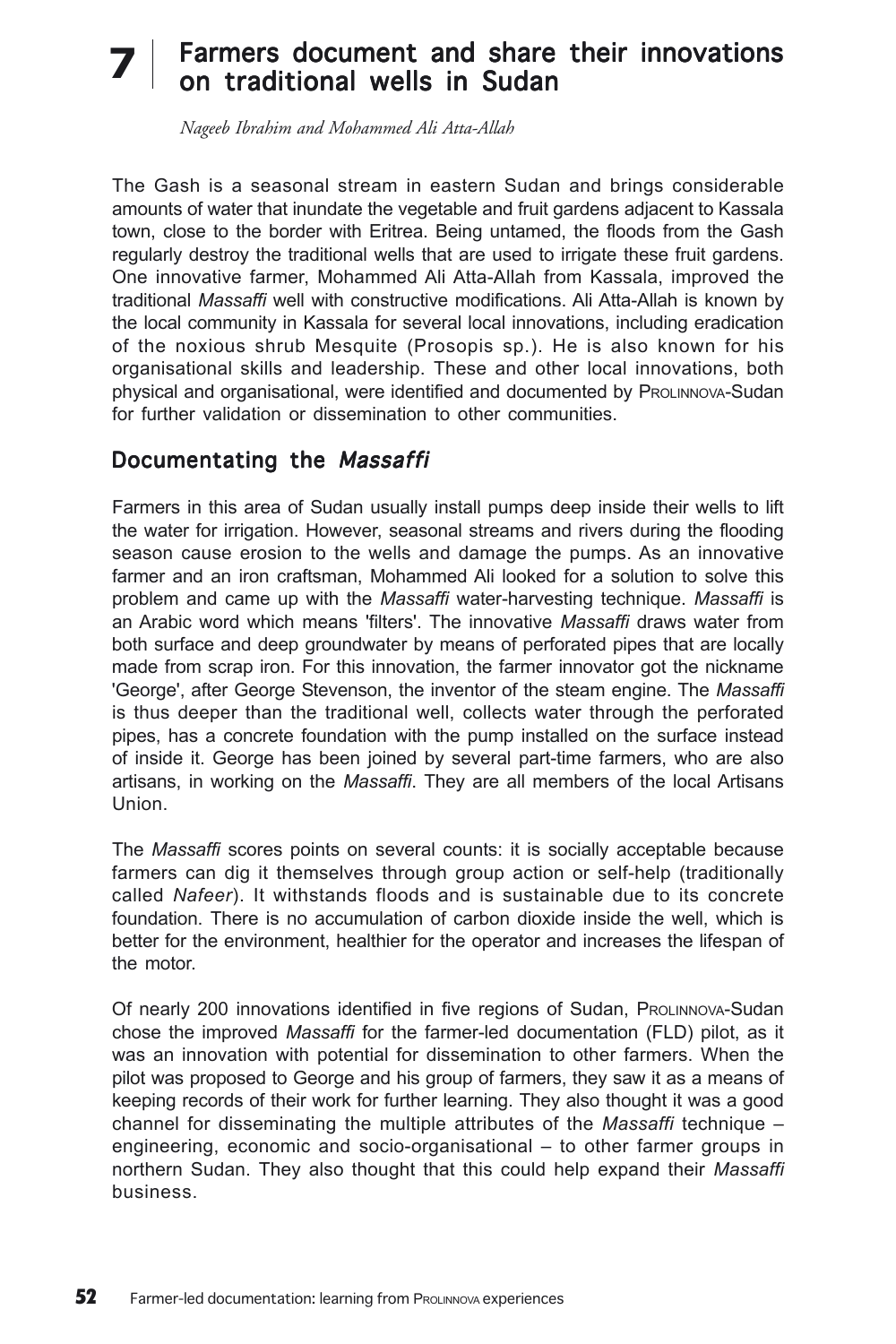Generally, in Sudan, formal research institutions do not attach much value to indigenous knowledge and local innovation. Partners of PROLINNOVA-Sudan were, however, convinced about the practicality, efficiency and feasibility of the improved *Massaffi* and wanted: a) to study and validate the innovation; and b) to support sharing of information through FLD. Thus, the objectives of the farmers to be involved in FLD found a good match with those of PROLINNOVA-Sudan to support FLD.

#### Process of the FLD pilot

George, the innovator, and Nageeb Ibrahim, a researcher at the University of Sennar in the Blue Nile area, co-facilitated the planning and design of the FLD pilot. This process involved identification of stakeholders, making contact with them and clarifying their roles in the FLD pilot. The stakeholders included farmers, researchers, government officials, bank employees, students and academicians.

## FLD Inception workshop

The FLD pilot started in October 2009 with an inception workshop in the meeting hall of the Fruit and Vegetable Growers Union in Kassala. The facilitators invited a group of participants to this meeting, which included five farmers identified by George who were also skilled artisans, an official from the Agricultural Bank (provider of microfinance), staff members from the Ministry of Agriculture, Animal Wealth and Irrigation in Kassala State, a cameraman, and a woman who wanted to learn photography to assist a women's group engaged in handicraft and needle work.

Presentations at this meeting highlighted the status of well irrigation in Kassala, and the economic as well as socio-organisational advantages of the improved *Massaffi*. The pipes used as filters and the motor pump were also displayed. The involvement of professionals from service agencies facilitated vertical sharing of information and created wider awareness on the *Massaffi*.

The participants noted the importance of documenting the *Massaffi* as a low-cost innovation that is made from local material. It was agreed that a digital camera would be used by the farmers to document the *Massaffi*. This exercise would also help them to better understand its different technical aspects. The photos, either printed or included in PowerPoint presentations, would be used to share this information with other farming communities.

#### Training farmers to use camera

A professional cameraman from Kassala trained the farmers on how to use a digital camera. He started initially with the group of six farmers at the inception workshop, but more farmers joined later in the process. After the training, the camera was left with the farmers so that they could get familiar with it and document various stages of *Massaffi* construction. The farmers took pictures of the different *Massaffi* parts, themselves and work in progress. After the initial training at the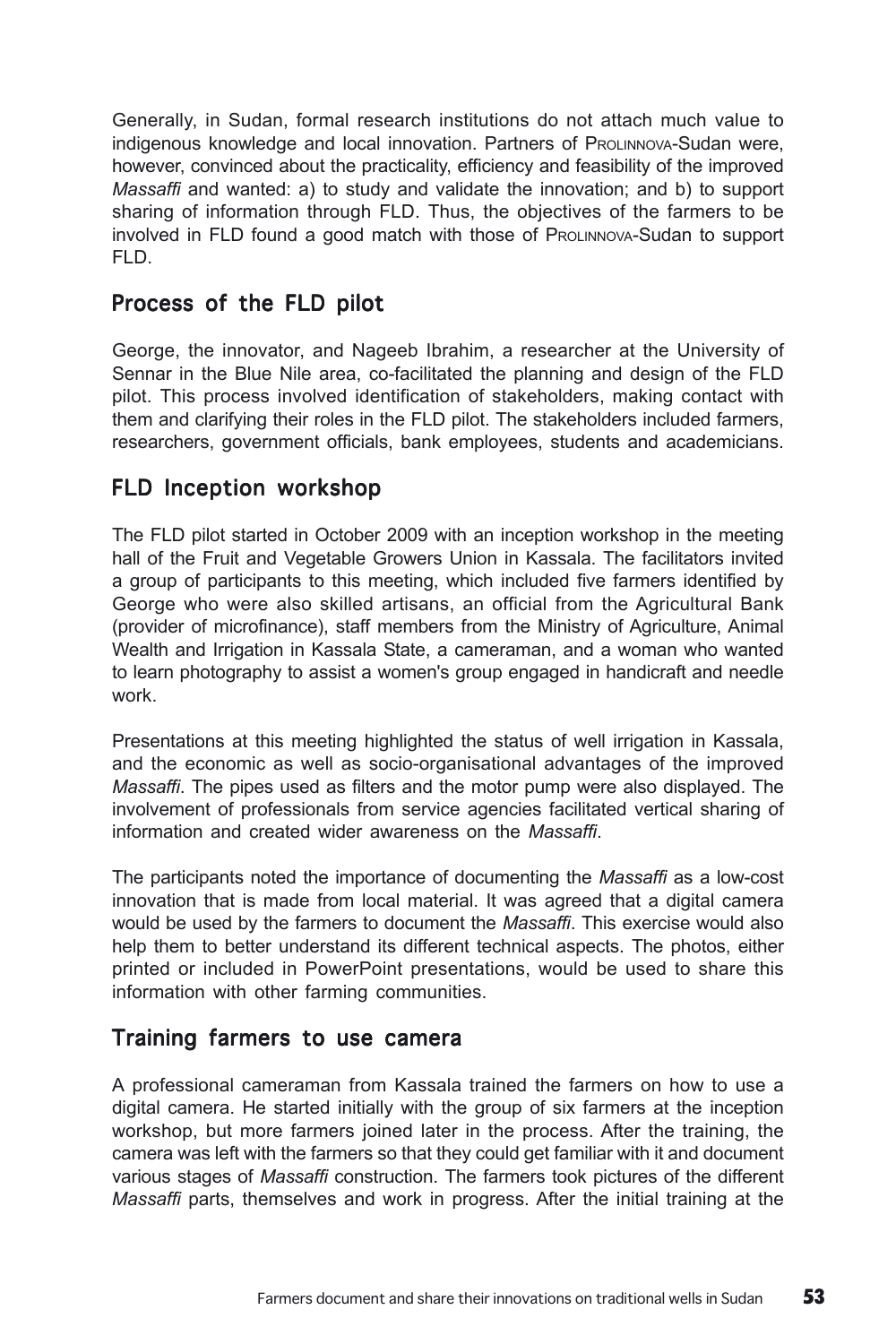inception workshop, the cameraman visited the farmers several times and helped them improve their camera skills.



Cameraman training farmers in how to use a camera (photo: Nageeb Ibrahim)

# Using the photos

During the period November 2009 to April 2010, the FLD group members exchanged the photos among themselves and with farmers in the neighbourhood. Initially, they kept the photos in digital form on the camera, but later transferred them to a special disc for computer back-up and preparation of PowerPoint presentations.

The farmers were serious about learning photography for documentation, but they also had fun. The number of farmers in the group grew to ten. The camera enabled easy exchange of experiences on *Massaffi* from various locations. More and more farmers were trained via the camera on *Massaffi*.

#### Kassala farmers visit Barankawa

Farmers in Barankawa, living close to Sennar University and the Abu Naama Research Station, had expressed to Nageeb Ibrahim the need to improve their traditional wells. Thus, in May 2010, an exchange visit was organised for a group of Kassala farmers to visit Barankawa and share their knowledge on *Massaffi*, making use of their photos. The visit started with a transect walk, so that a suitable site could be chosen for the visitors to stop, see and discuss the practices of the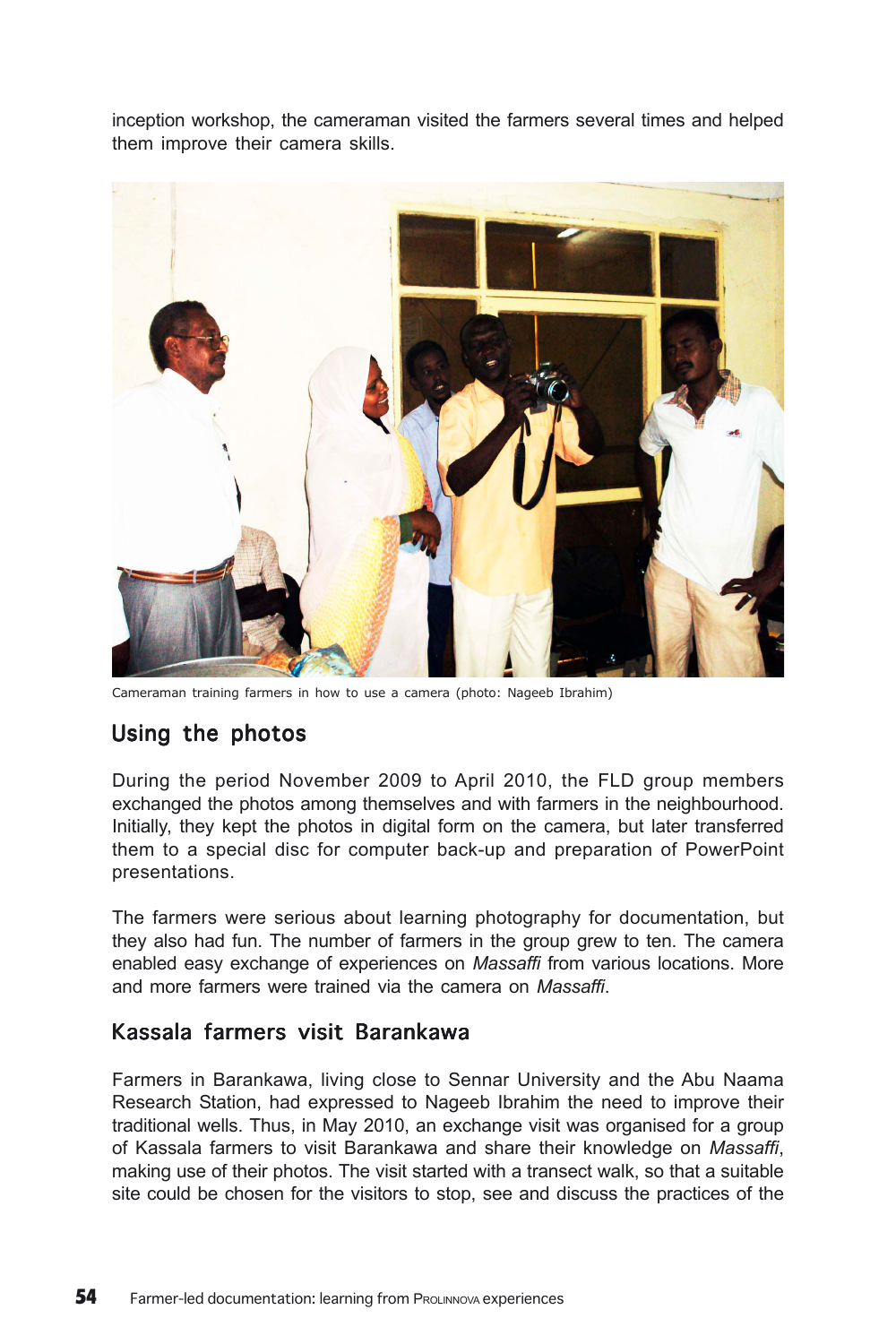owners of traditional wells, called *Matarat* in this area of Sudan. The transect walk was led by a farmer group leader from Barankawa.

Subsequently, a workshop on traditional wells was organised. Ten farmers from Barankawa were responsible for hosting the Kassala farmers and other stakeholders, such as researchers, staff of the university and the Agricultural Bank, local government officials and representatives of the National Farmers Union. The venue for the workshop was strategically chosen to be the Faculty of Agriculture in the University of Sennar. This location within an institution of higher learning would provide due recognition to the traditional technique and was acceptable to formal institutions who would participate. Moreover, it could provide an opportunity for farmers to voice their concerns directly to officials and authorities. About 60 farmers, researchers, bankers, Ministry of Agriculture staff, students and agricultural labourers attended the workshop in May 2010. The programme included a presentation made by George, the Kassala group leader, using photos of the *Massaffi* technique taken by the FLD group.

The farmers from Kassala and Barankawa interacted intensively with each other and with the other stakeholders, cross-checking different technical aspects of the *Massaffi*. The photos were very useful to clarify points in this discussion. Questions asked included cases of saline water irrigation on bananas, well dryness, river floods and soil erosion, for which the Barankawa farmers found some answers from the *Massaffi* farmers. At the end of the discussions, there appeared to be real differences in well design, with the *Massaffi* considered superior to the *Matarat*. The Barankawa farmers wanted to adopt the technique for their own conditions, but needed to find the means. The Kassala farmers knew that they had created a demand for the *Massaffi* and were willing to help the Barankawa farmers with the improvements, perhaps with support from a non-governmental organisation.

The workshop was also used as a forum for local farmers to air their concerns to the researchers, university/bank staff, and government officials present, as such a gathering was rare. The event was also a chance to inform the researchers about supporting local innovation through participatory innovation development. One Barankawa farmer mentioned during the workshop that his traditional *Matarat* well went dry after a very short time. The farmers drew a map of the village indicating the site of this well. The participants then visited the site in order to practically compare this *Matarat* with the *Massaffi*. This stimulated the Kassala farmers to attempt some engineering drawings of the well for sharing among themselves and with other communities. The Barankawa group received a camera which they could use to document their innovations with some external support.

#### Continuing to use the camera

In Kassala, the camera is helping in strengthening the groups' cohesion. It is in George's custody and is made available to any farmer of the group who wishes to document his/her work, including the woman who wanted to use photography for the women's group. New innovations related to the *Massaffi* are emerging and being documented through photos, for example, on irrigation technologies,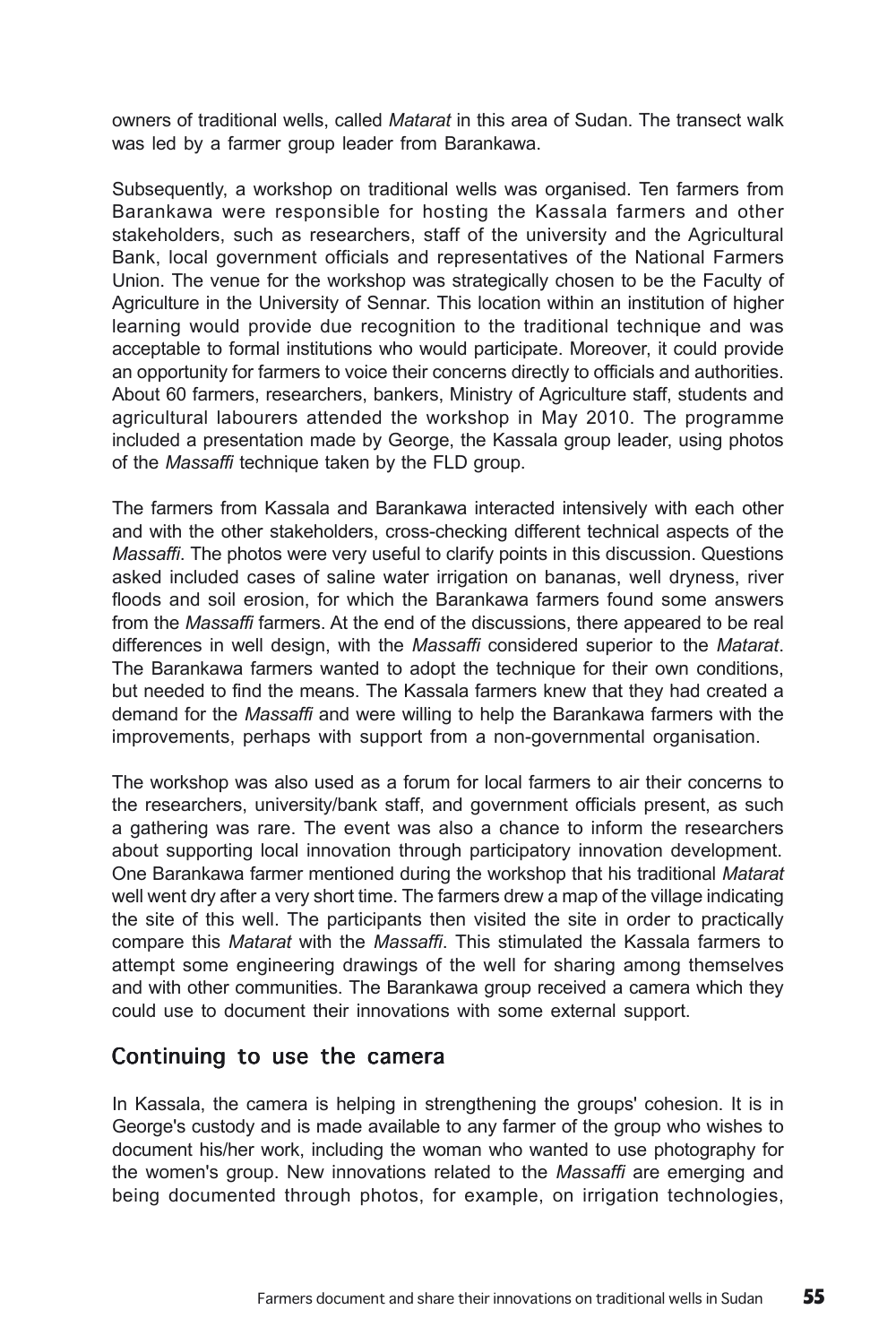greenhouse farming etc. Sometimes, the photos are being used for training farmers in other areas, to whom *Massaffi* is a new technique.



Farmers from Kassala and Barankawa in discussion during field visit (photo: Nageeb Ibrahim)

# Results of the FLD pilot

The *Massaffi* FLD pilot has produced a substantial amount of documentation:

- <sup>z</sup> A photo archive on the technical aspects of *Massaffi* (about 650 photos on an external disk for current and future use).
- About ten farmers from Kassala have been trained in the use of digital cameras. They in turn are training other farmers and spreading the FLD methodology.
- Several other documents developed by the farmers such as reports, maps and drawings.
- Ten hours of tape recordings on how the *Massaffi* works, group discussions and interviews with government officials and key informants etc.

In addition, the FLD pilot has created awareness among the Kassala farmers that they could expand their Massaffi business to other demanding communities in Sudan. After the exchange visit in 2010, the Barankawa farmers wanted to pool their resources to meet the costs of improving their *Matarat* along the lines of the *Massaffi*. More than 200 farmers in Sennar area, close to Barankawa, have requested for improvements to their traditional wells. They have been trying to get support from the Farmers Union and the local government.